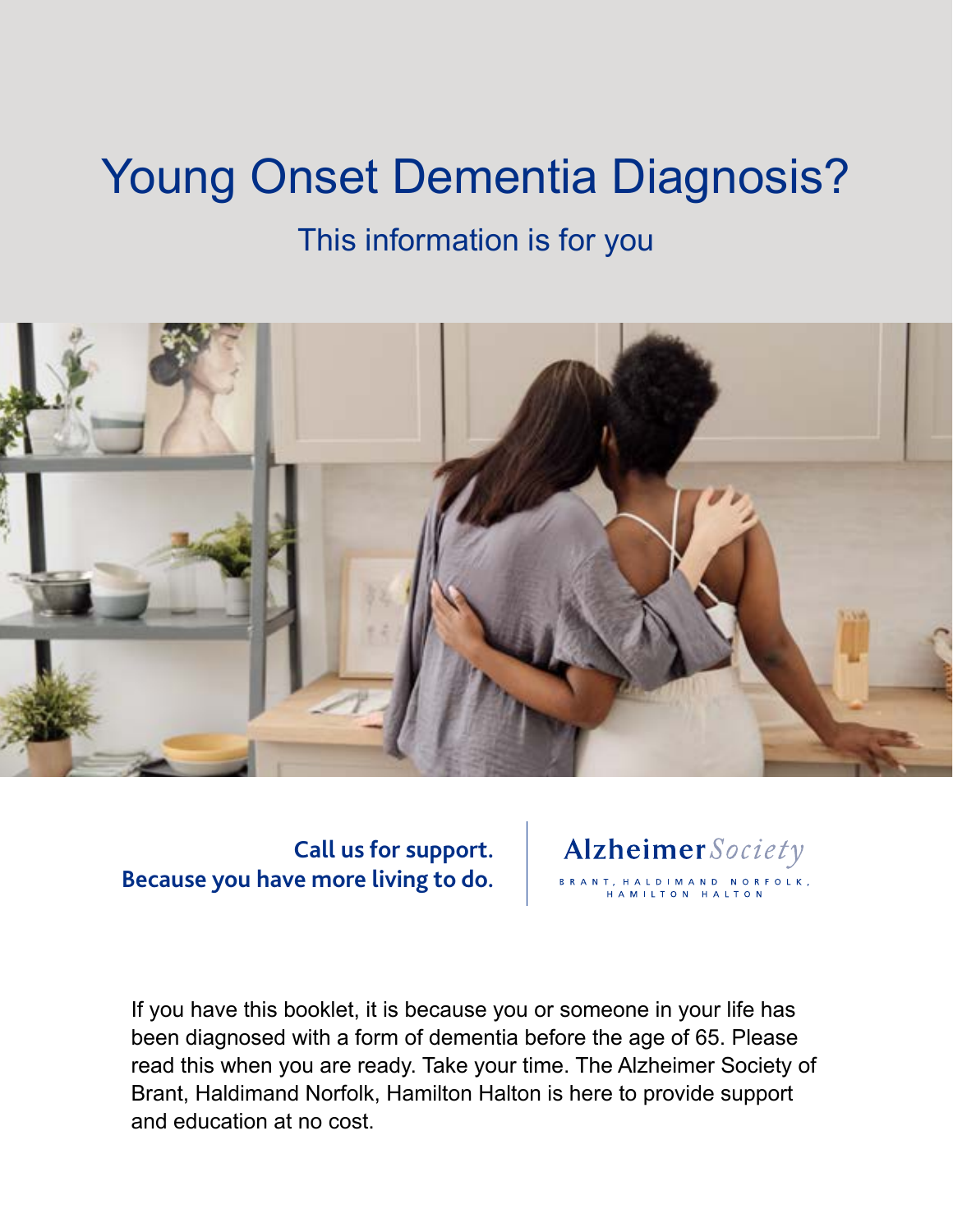# <span id="page-1-0"></span>**Contents**

| Programs and Services at the Alzheimer Society page 9 |
|-------------------------------------------------------|
|                                                       |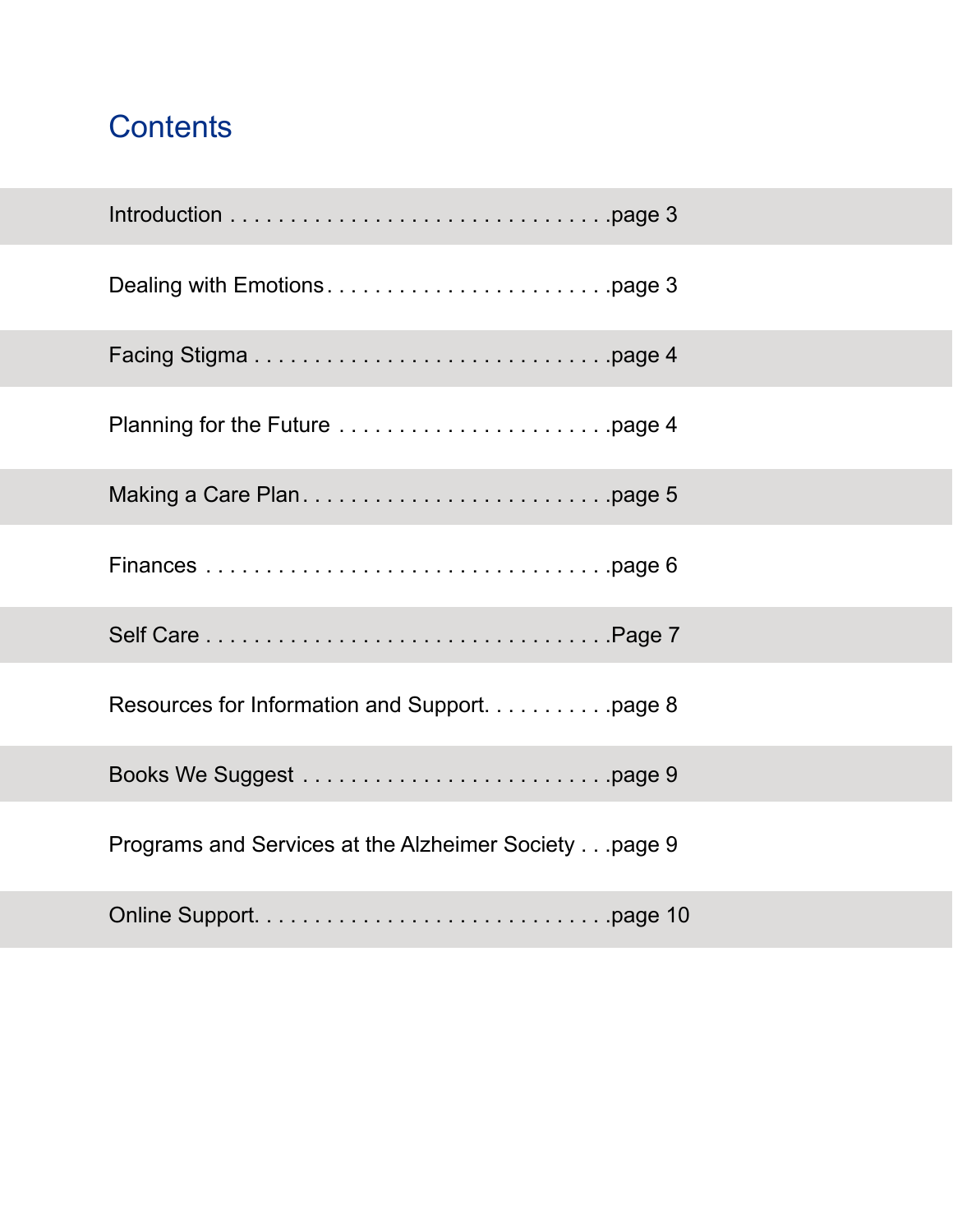<span id="page-2-0"></span>*Introduction: This resource was developed by persons living with young onset dementia and care partners and is based on what they wished they knew at the time of their diagnosis experiences. The Alzheimer Society of Brant, Haldimand Norfolk, Hamilton Halton acknowledges the wonderful contributions that our Young Onset Dementia Advisory Group provided. They worked together to provide this to empower others. We value the importance of having lived experience to inform our work.*

To have a diagnosis of young onset dementia means that you have been diagnosed with a form of dementia before reaching the age of 65. People living with young onset dementia face different challenges than those who are older. The most common misconception surrounding young onset dementia is that you are too young to have this condition.

Education about the realities of young onset dementia and the changes that come along with it can allow you to decide on the best plan of action for you and your family. Although this guide was developed for those with young onset dementia, the content is valuable for anyone with a dementia diagnosis.

### Dealing with your Emotions

Being diagnosed with dementia at a young age can cause many emotions to arise. You may be fearful of what is to come as your condition progresses. You may be frustrated in learning to deal with changes in your capabilities or adjusting to new medications. Maybe you are overwhelmed with all of the new information you are receiving. These emotions are all normal as you adjust to the diagnosis you've just been given.

### Some Suggestions

- > Be aware of your personal triggers
- > Do your best to avoid overwhelming situations
- > Alter or adjust to the environment for example, remove yourself temporarily from difficult situations
- > Allow your care partner to provide assistance

*[Table of Contents](#page-1-0)*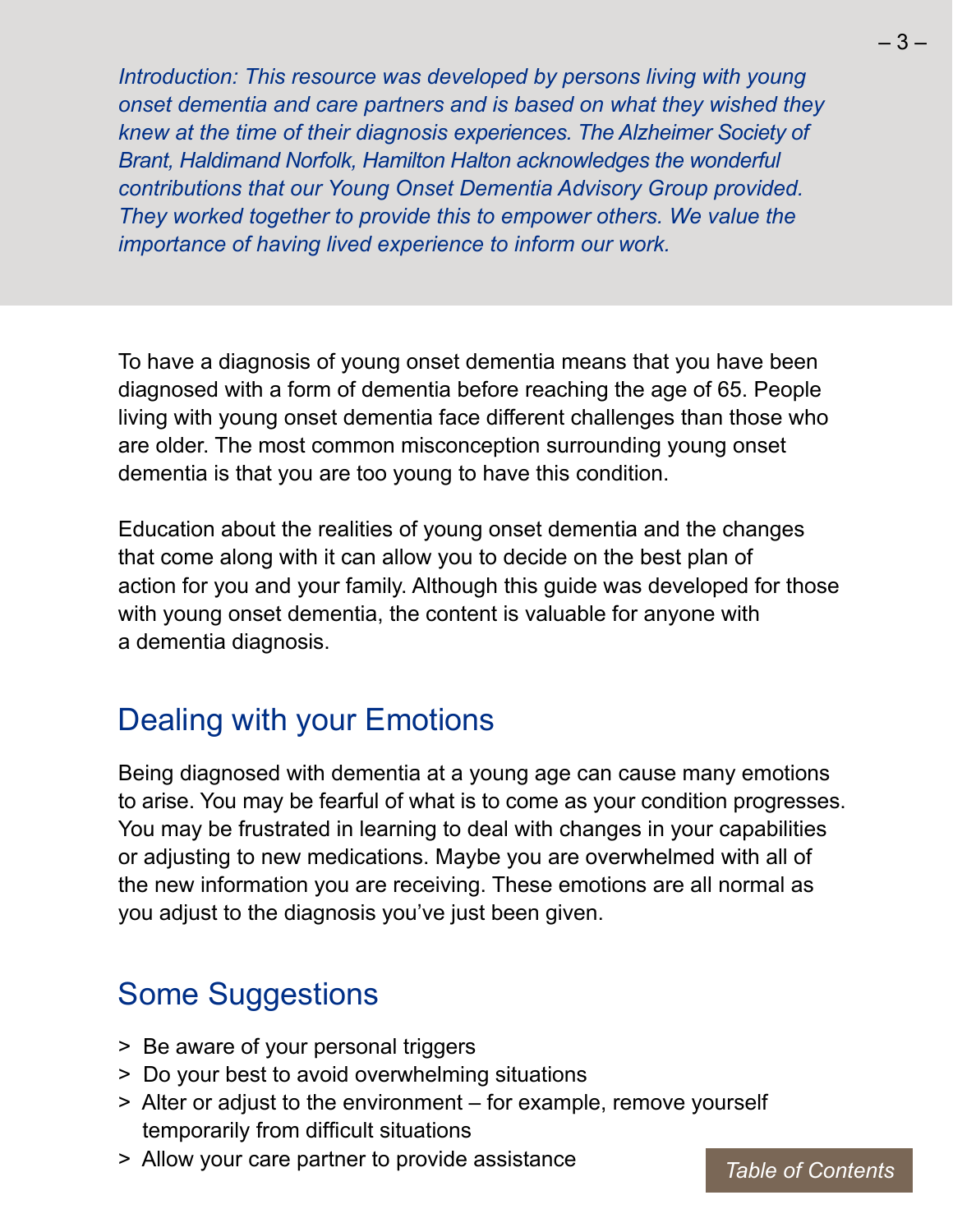# <span id="page-3-0"></span>Facing Stigma

You may often feel excluded or treated differently because of your condition. For younger people with dementia in particular, there's a tendency for others to dismiss the condition as a mental illness, or to simply not believe it. The common perception is that dementia is a disease of the 'old'.

- > Be proactive. Educate yourself on what support is available. You may need more as your condition changes – for example, help in living situations, cooking, etc.
- > Help decrease the stigma attached to young onset dementia by sharing your experience. When you share, you encourage others to learn more about young onset dementia.



 **"Stay strong. Who you are the day before your diagnosis hasn't changed the day you got the diagnosis."**   *Phyllis, diagnosed at age 52*

### Planning For the Future

Think about talking to a financial advisor and a lawyer. Be part of the decision-making about your financial and legal affairs while you are able to make decisions and sign legal papers. Make sure someone you trust is in control of your money. A Power of Attorney will authorize someone to legally make decisions on your behalf once you are no longer able to.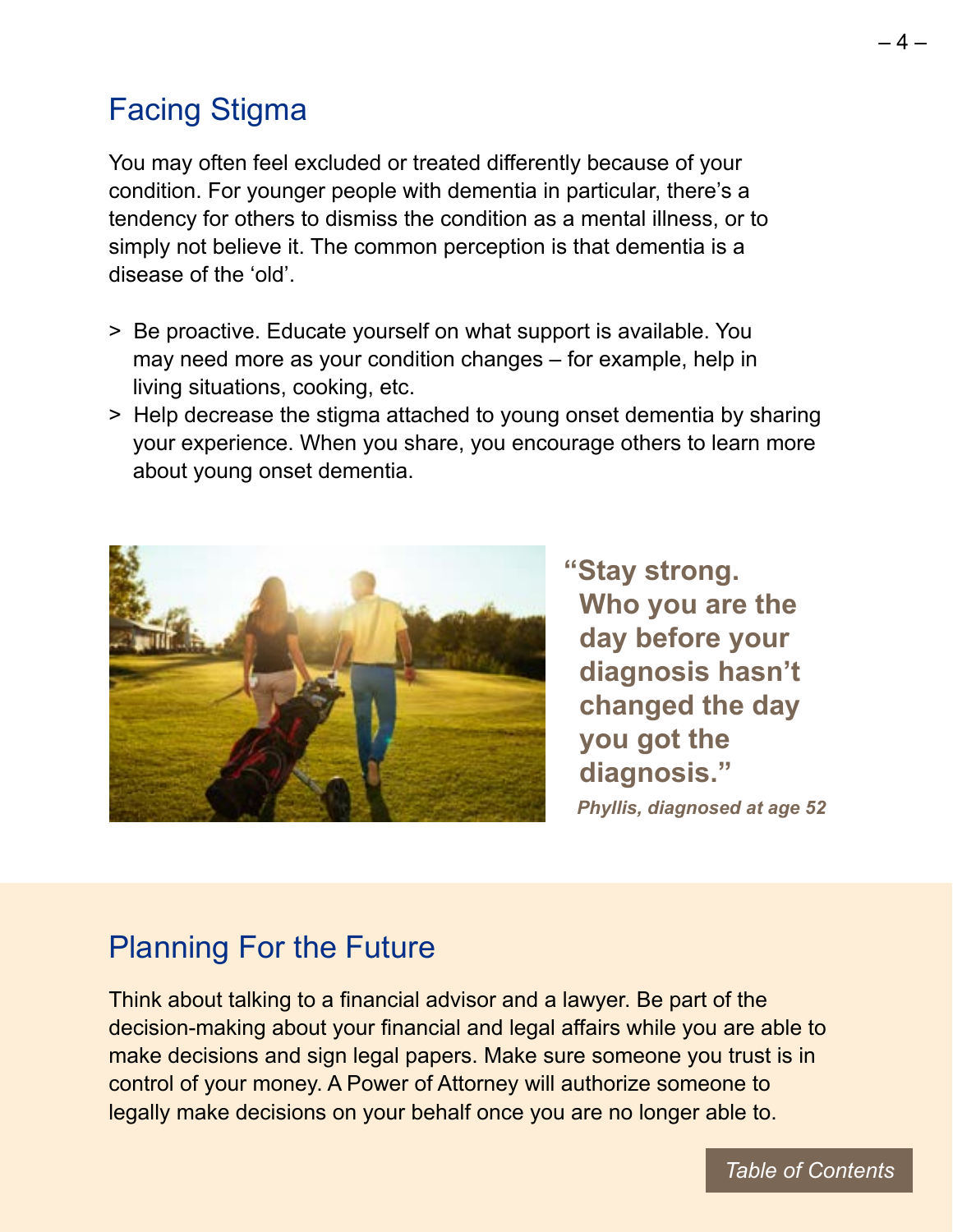### <span id="page-4-0"></span>Making a Care Plan

**1**

**4**

- Think about what's important to you.
	- Are you wanting to travel?

• Are there things on your "bucket list" that should be completed sooner?

- **2** Learn about different medical procedures and what they can or can't do.
	- Ask your doctor what may help your condition
	- Weigh the pros and cons of any available procedures
- **3** Decide on a substitute decision-maker (Power of Attorney) – someone who is willing and able to speak for you if you are unable to speak for yourself.
	- Talk about your wishes with those closest to you.
- **5** Record your wishes. The Alzheimer Society can help you find out if your province/territory has legal documents regarding planning for future health care.



**"Surround yourself with those that will lift you up, encourage your independence, honour your wishes.."**   *Debbie, diagnosed at age 59*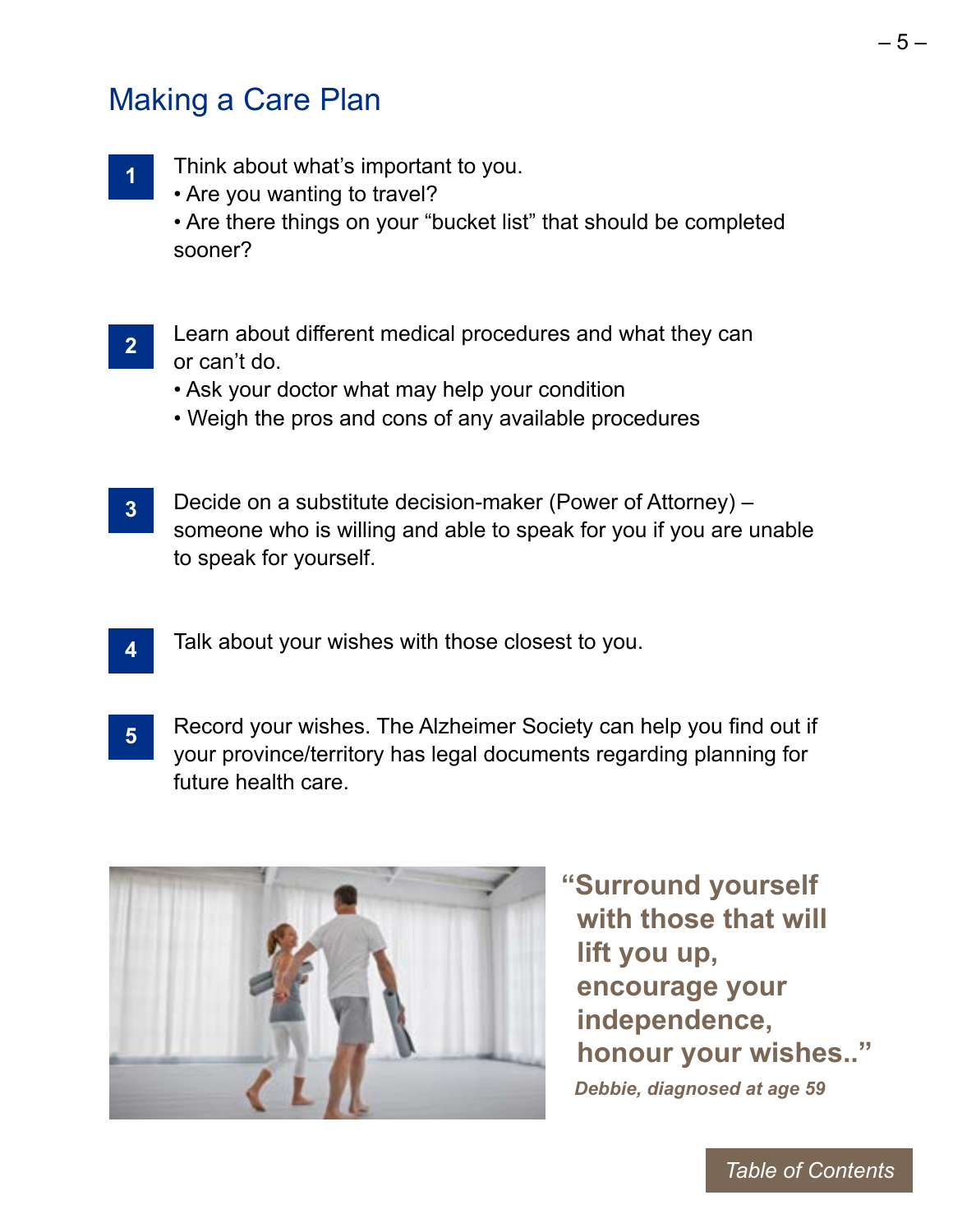## <span id="page-5-0"></span>Finances

When diagnosed with young onset dementia it is important to consider how your financial situation may change. You may not wish to feel as though you are depending on your family or friends so find solutions that work for you and allow you to keep a comfortable lifestyle as you age.

#### Local government resources can provide assistance:

#### **Contact Service Canada to find out (1-800-622-6232):**

- > Disability Benefits under the Canada Pension Plan
- > Canada Pension Plan options

#### **Contact Service Ontario to discuss (1-800-267-8097):**

> Ontario Disability Support Program (ODSP)

#### If you are still working:

- > Discuss adapted work options with your employer are reduced hours are an option?
- > Begin planning for your retirement from work if you own your own business, what will future plans be?

### Paying bills:

- > Set up a reminder system (For example, Siri/Google, friend/family).
- > Arrange automatic bill payments.
- > If using online banking or writing cheques, have someone you trust. Check that your transactions are correct.
- > Put a maximum limit on your credit card.
- > Put a maximum daily or weekly limit on your debit card.
- > Find a financial advisor you trust, and who will speak with you about your personal situation separately from family members.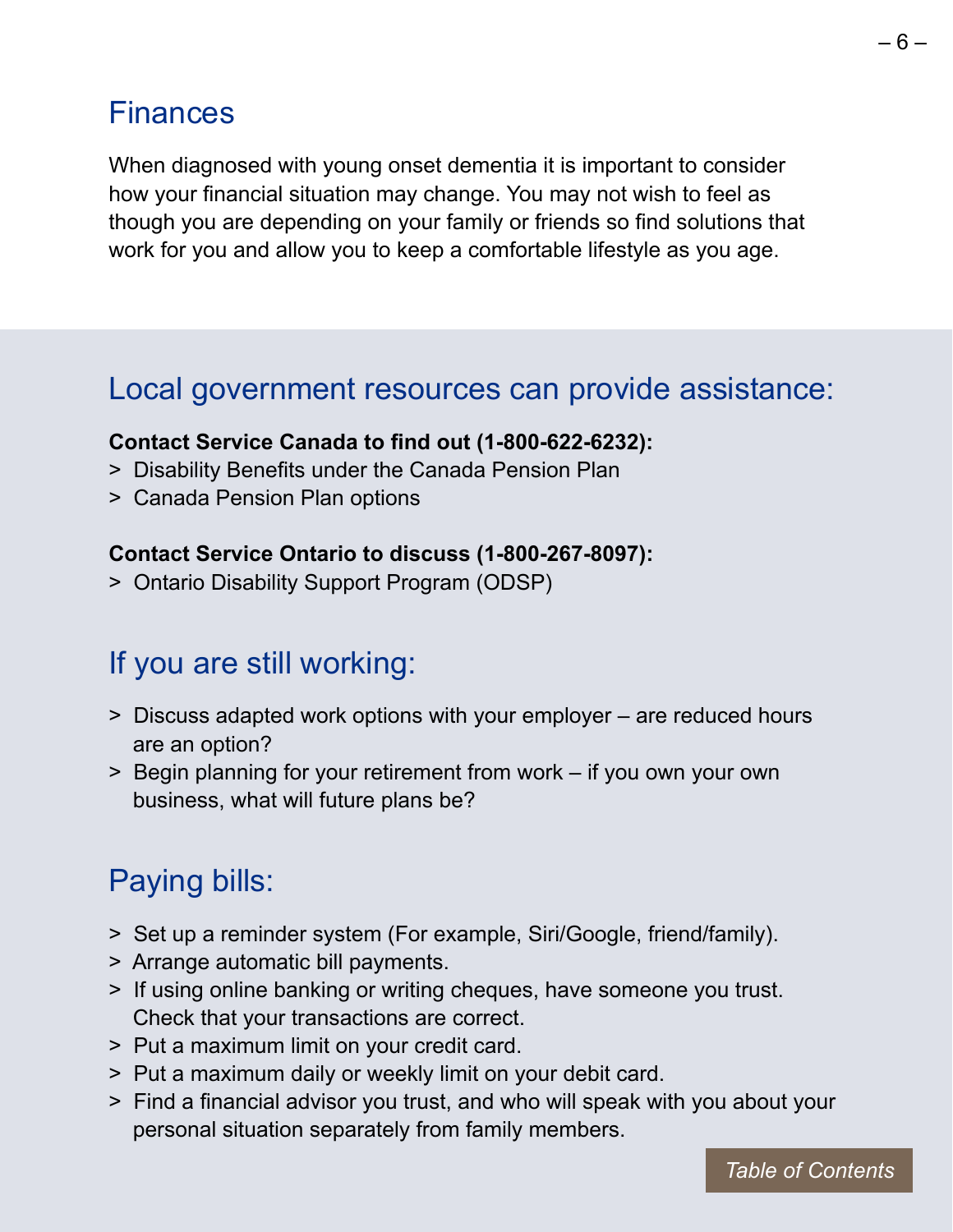### <span id="page-6-0"></span>Self Care

You know yourself best. Learn skills that will benefit you as the condition progresses. You have ownership over your body and the care that you receive. Also, keep in mind, it is important to take care of your mental health when diagnosed. Caring for yourself is vital for your well-being.

# Some Suggestions

> Use technology to your advantage. Technology can help you in keeping your mind engaged in learning new things.

- > Continue to educate yourself (read, discuss with others, join in community or group activities).
- > Take advantage of your physical health; go for walks, participate in sports, or other hobbies that you enjoy.
- > Reach out to friends and family members and talk about your diagnosis; talk about how everyone involved feels.



**"Every diagnosis is different and through the many resources available you learn how to live and possibly thrive in this new reality."** 

 *Louise, care partner for her spouse diagnosed at age 59*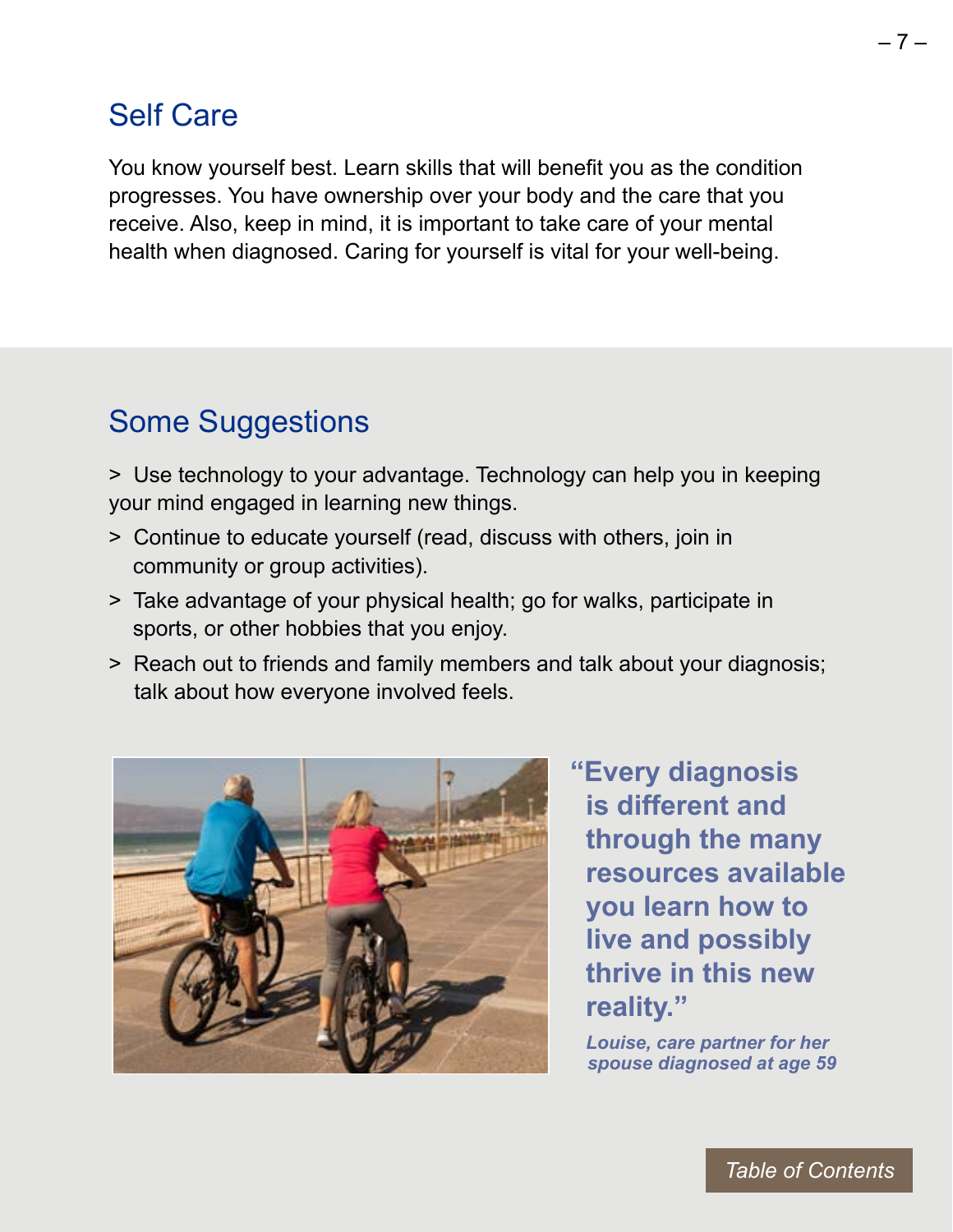#### <span id="page-7-0"></span>Resources for Information and Support

Contact the Alzheimer Society of Brant, Haldimand Norfolk, Hamilton Halton for more information on services, support and education **[www.alzhn.ca](http://alzhn.ca)** or call **1-888-343-1017**

The Young Caregivers Association offers support for your children who are under the age of 25 – **[www.youngcaregivers.ca](http://www.youngcaregivers.ca)**

Young onset dementia – **[information and more resources](http://alzheimer.ca/en/about-dementia/other-types-dementia/young-onset-dementia)**

Statistics about dementia – **[the impact on Canadians](http://www.cihi.ca/en/dementia-in-canada/how-dementia-impacts-canadians)**

An Inspirational Guide for people living with Young Onset Dementia: **[By Us For Us Guide](http://the-ria.ca/wp-content/uploads/2018/11/BUFU-Guide-Young-Onset-Dementia_AODA.pdf)** (the Murray Alzheimer Research and Education Program)

Filing Your Taxes: **[Tax Credit Guide for Ontarians Living with Dementia and their](https://alzheimer.ca/on/sites/on/files/documents/Tax%20Credit%20Guide%20for%20Ontarians%20Living%20with%20Dementia.pdf)  [Care Partners](https://alzheimer.ca/on/sites/on/files/documents/Tax%20Credit%20Guide%20for%20Ontarians%20Living%20with%20Dementia.pdf)**

**[Advance care planning information](https://alzheimer.ca/en/help-support/im-living-dementia/planning-your-future#Legal_and_financial_planning)**

**[Speak Up Canada](https://www.advancecareplanning.ca/)** – tools and resources for advanced care planning

**[Approaching an Unthinkable Future](https://www.youngdementiauk.org/sites/default/files/approaching_an_unthinkable_future_lr.pdf)** - understanding the support needs of people living with young onset dementia (this document is from England)

*[Table of Contents](#page-1-0)*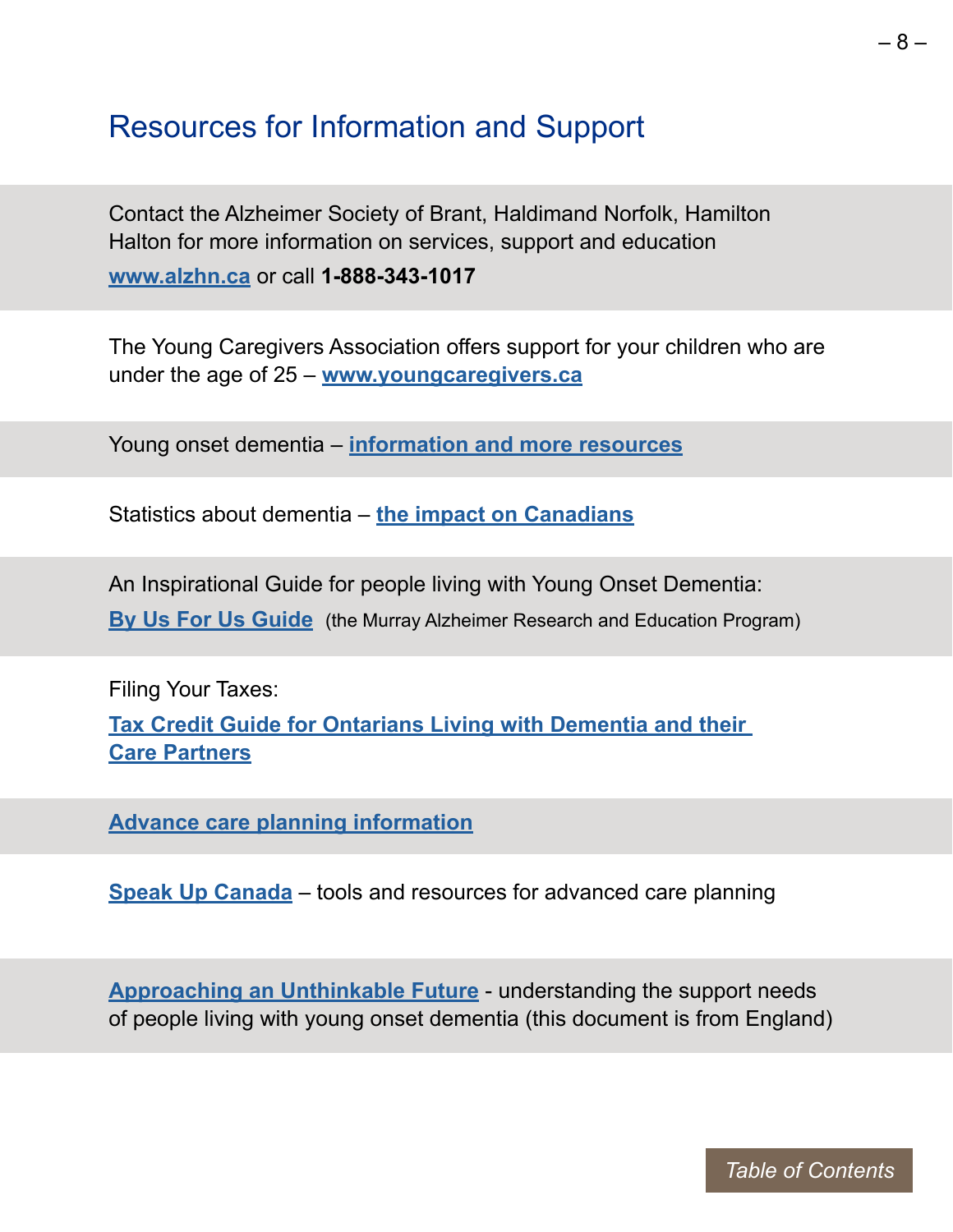### <span id="page-8-0"></span>Books We Suggest

The Estate Plan Workbook *by Paul Lambe* (ensure you purchase a Canadian workbook)

What the Hell Happened to My Brain *by Kate Swaffer*

Alzheimer's from the Inside Out *by Richard Taylor*

Speaking Our Minds *by Lisa Snyder*

The Banana Lady and Other Stories of Curious Behaviour and Speech *by Andrew Kertesz*

For the following Programs and Services offered at the Alzheimer Society go to **[www.alzhn.ca](http://www.alzhn.ca)** or call **1-888-343-1017.**

**Young Onset Peer Support Group**

This peer lead support group is where you can connect and share experiences.

#### **First Steps**

Meet others newly diagnosed with a dementia to understand your illness and the changes you are experiencing. This is a 4 week program (6 weeks if on-line)

#### **Taking Control of our Lives**

A 6 week series where coping strategies for living with a changing brain are shared.

#### **Health and Wellness Programs**

From social groups, to exercise sessions to creative outlets, check out our calendar for options.